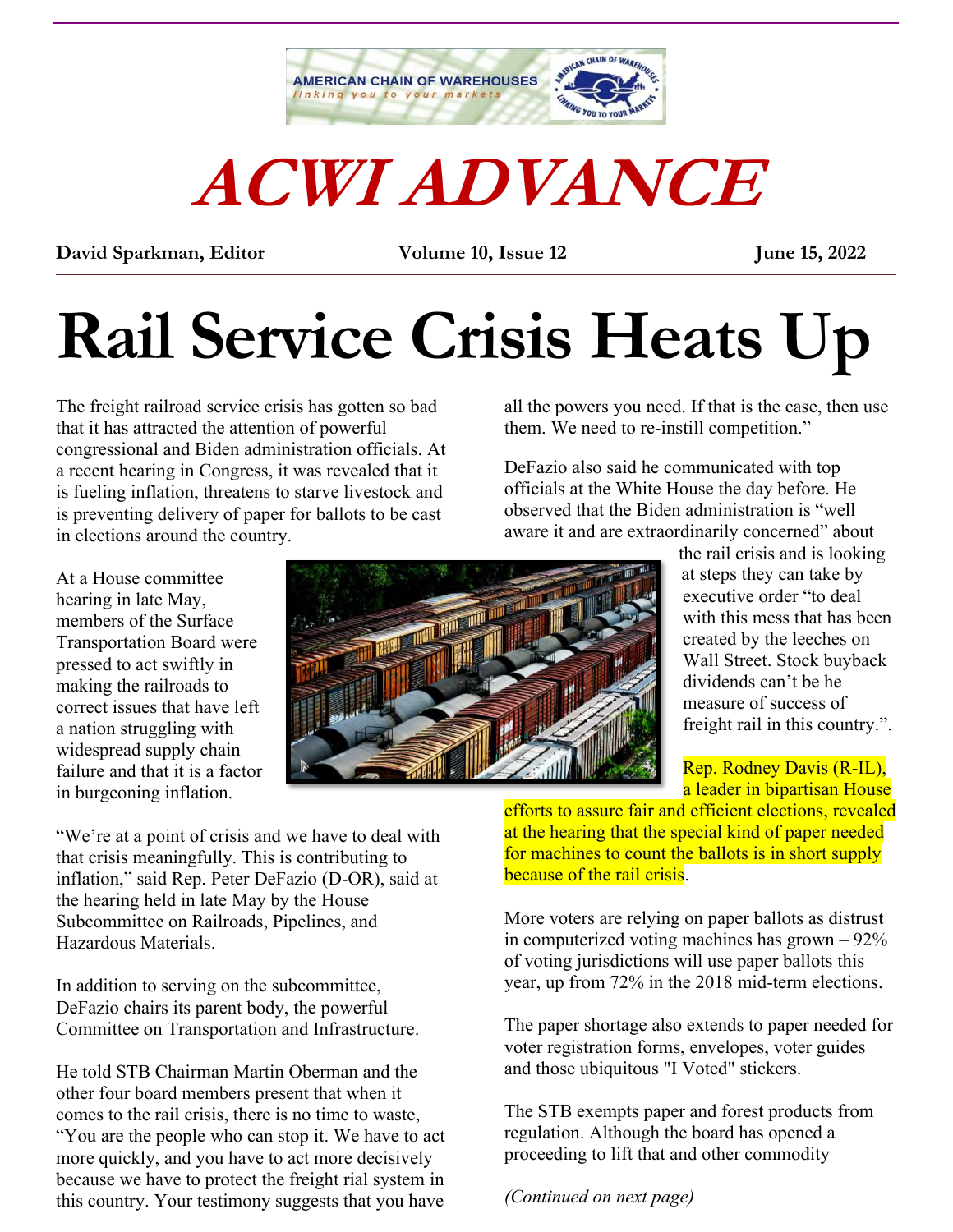exemptions, it is still pending. However, Oberman said the board is prepared to deal with the issue quickly when approached directly by shippers.

"We have the ability to lift exemptions for the purposes of a specific case, and we have done that in a pending matter involving a different commodity," he said, noting he had heard from the forest products and paper industries about lack of rail service in general.

"If there are concern, those shippers can come to us right now for relief and for the purpose of lifting the exemption. We will listen and they won't have to wait for the overall rule if they have a valid complaint of lack off service."

This spurred STB member Karen J. Hedlund to interject: "We are worrying about world famine, now you are telling us that we should be worried about saving our democracy."

Among the essential supply shortages traced to the railroad service crisis are chemicals needed to produce fuel for vehicles and clean water, fertilizer, grain that filled grain silos and is being piled on the ground, and shipments needed to keep assembly lines from shutting down, something that already has happened. Some critics say [the crisis is reaching](https://acwi.org/2022/05/15/rail-crisis-triggers-stb-action/)  [the point where it could endanger national security.](https://acwi.org/2022/05/15/rail-crisis-triggers-stb-action/)

Subcommittee member Rep. Hank Johnson (D-GA), said you can add potential inhumane treatment of animals to the rail crisis. He revealed that the U.S. Department of Agriculture sent him a letter claiming that herds of dairy livestock and other animals are in real danger of starving because of the lengthy delays in animal feed shipments and skyrocketing feed prices created by the crisis.

In April, the STB held two days of hearings where shippers outlined in great detail how bad the rail service crisis has gotten, and they predicted it will get much worse unless the government steps in.

At the House hearing in May, Oberman announced that the board's proceeding to allow reciprocal switching should be issued by the end of the year.

He also said the STB has ordered detailed reporting of data by the railroads and about how they are addressing the crisis and will issue service orders where needed most to address the crisis. In fact, the board created a new office to deal with rail service complaints that come in, Oberman noted.

Rail services problems have been traced to the Precision Scheduled Railroading (PSR) operations model adopted by North American Class 1 railroads over the past five years under pressure from hedge fund managers who saw it as a way to grow shareholder value through extreme cost cutting.

DeFazio did not mince words when referring to E. Hunter Harrison, the late head of CSX credited with the invention of the PSR model later copied by the other Class 1 railroads over the past five years.

"The evil ghost of Hunter Harrison lives on," DeFazio declared. "The legacy of this man is disgusting. He has addicted the CEOs of the railroads to watching the tickers on Wall Street and using their resources to benefit their shareholders and not run railroads like railroads."

A major issue driving the deteriorating rail service is that the widespread cost cutting also included a deep slashing of employee payrolls. More than 45,000 operating, maintenance and other personnel lost their jobs. Those who remained began leaving in droves because of excessive pressure they are under due to the lack of adequate backup staff.

Railroad management has tried to blame the service crisis on not being able to recruit and train enough employees to replace the additional 20% of their workforce who were laid off between March and June 2020 due to the Covid 19 pandemic. Oberman pointed out that rail management failed to build back employee ranks after rail traffic returned to 97% its pre-Covid level by the end of 2020.

He explained, "When it comes to rail employment, it has become clear to me that they don't have a cushion You wouldn't send a football team out on the field without a backup quarterback What the railroads have done is just that. They had no backup so when there was Covid, when there was any disruption on the job, the trains stopped running."

Around the same time as the House hearing, Oberman received a letter from a group of 21 Democrat and Republican senators pressing the STB to take action to protect rail shippers.

"We are very concerned over the significant rail service disruptions occurring throughout the U.S. freight rail network," the May 23 letter said. "We urge the STB to examine all constructive options towards ensuring reliable, consistent rail service is available to shippers across the U.S. rail network."

.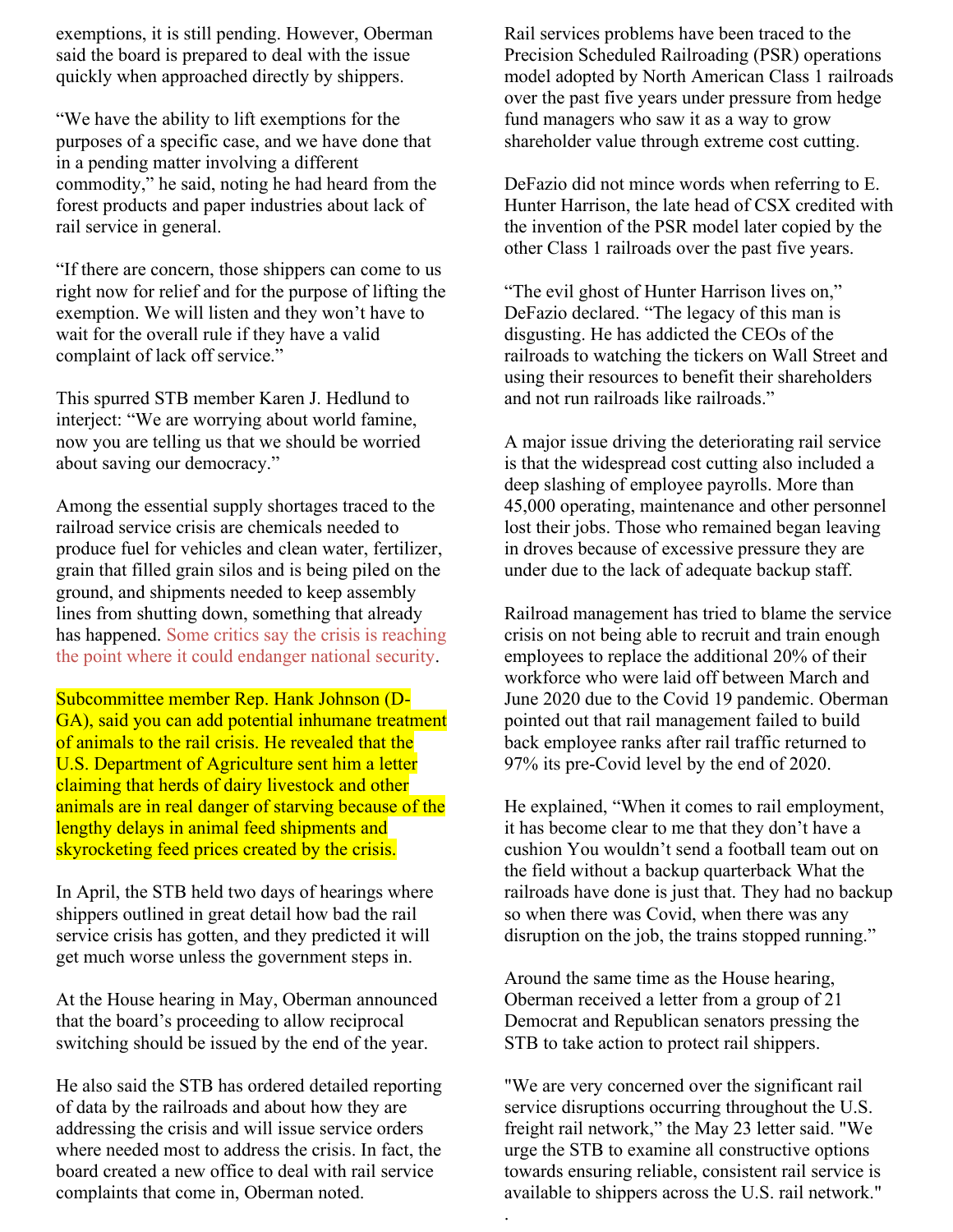#### **Courts Reject CA Board Laws**

Two California laws mandating female and minority representation on boards of directors for public companies have been struck down by two separate state courts.

In 2018, California enacted a female representation mandate for corporate boards. Two years later, the legislature expanded that to require a specified number of board seats be allocated to members of statutorily specified underrepresented communities.

But later, a Los Angeles Superior Court judge declared the law regarding underrepresented communities unconstitutional and also enjoined the state from seeking to enforce it.

The court said the state couldn't demonstrate the law's racial and other classifications were narrowly tailored enough to address specific harms which the state had a compelling interest in addressing.

The law requiring specified numbers of females be on corporate boards was then overturned by a different Superior Court judge in a separate case.

The judge found that the state failed to show the law was narrowly tailored to address compelling state interests, noting that there is no compelling governmental interest in remedying generalized non-specific societal discrimination.

Both laws are now void and California-based public corporations are not obligated to comply with them. For Nasdaq issuers, however, beginning Aug. 8, an initial board matrix must be filed reflecting board diversity statistics using a Nasdaq template, notes attorney Jennifer B. Rubin of the Mintz law firm.

In addition to the Nasdaq initiative, other states such as Washington, Illinois and New York have passed legislation addressing corporate board representation, she points out.

Statutory initiatives may move the needle toward inclusiveness but should not be the primary drivers of boardroom diversification. Rubin believes. "The California experience demonstrates how legal challenges can derail important initiatives."

## **ADA Covering Opioid Users**

The Department of Justice [issued a guidance](https://www.ada.gov/opioid_guidance.pdf) for employers on how to deal with opioid use disorder (OUD) under the Americans with Disabilities Act. But the guidance raises almost as many questions as it answers, says Fiona W. Ong, an attorney with the law firm of Shawe Rosenthal.

DOJ says drug addiction is considered a disability under the ADA only as long as the individual is not currently using illegal drugs. The ADA regulations exclude the "illegal use of drugs that



occurred recently enough to justify a reasonable belief that a person's drug use is current or that continuing use is a real and ongoing problem."

Ong notes, "The DOJ, as well as the Equal Employment Opportunity Commission, are taking a more aggressive approach to the definition. Thus, the DOJ states that, although those engaged in the current illegal use of drugs are not protected by the ADA, those in treatment or recovery from OUD are (subject to ADA protections)."

Employers may conduct drug testing for opioids. However, an employee who tests positive because they are taking legally prescribed opioids may not be fired or denied employment unless they cannot do the job safely and effectively or they are disqualified under another federal law, such as Department of Transportation regulations.

Employees taking legally prescribed opioids may be entitled to a reasonable accommodation if the condition causing the pain requires treatment with opioids, Ong points out.

"Such accommodation could include allowing the use of opioid medications, although as noted above, such use cannot prevent the safe and effective performance of the job or violate some other law. But even in that case, employers may need to consider transferring the employee to an open position that would permit such use, if no other reasonable accommodation is available."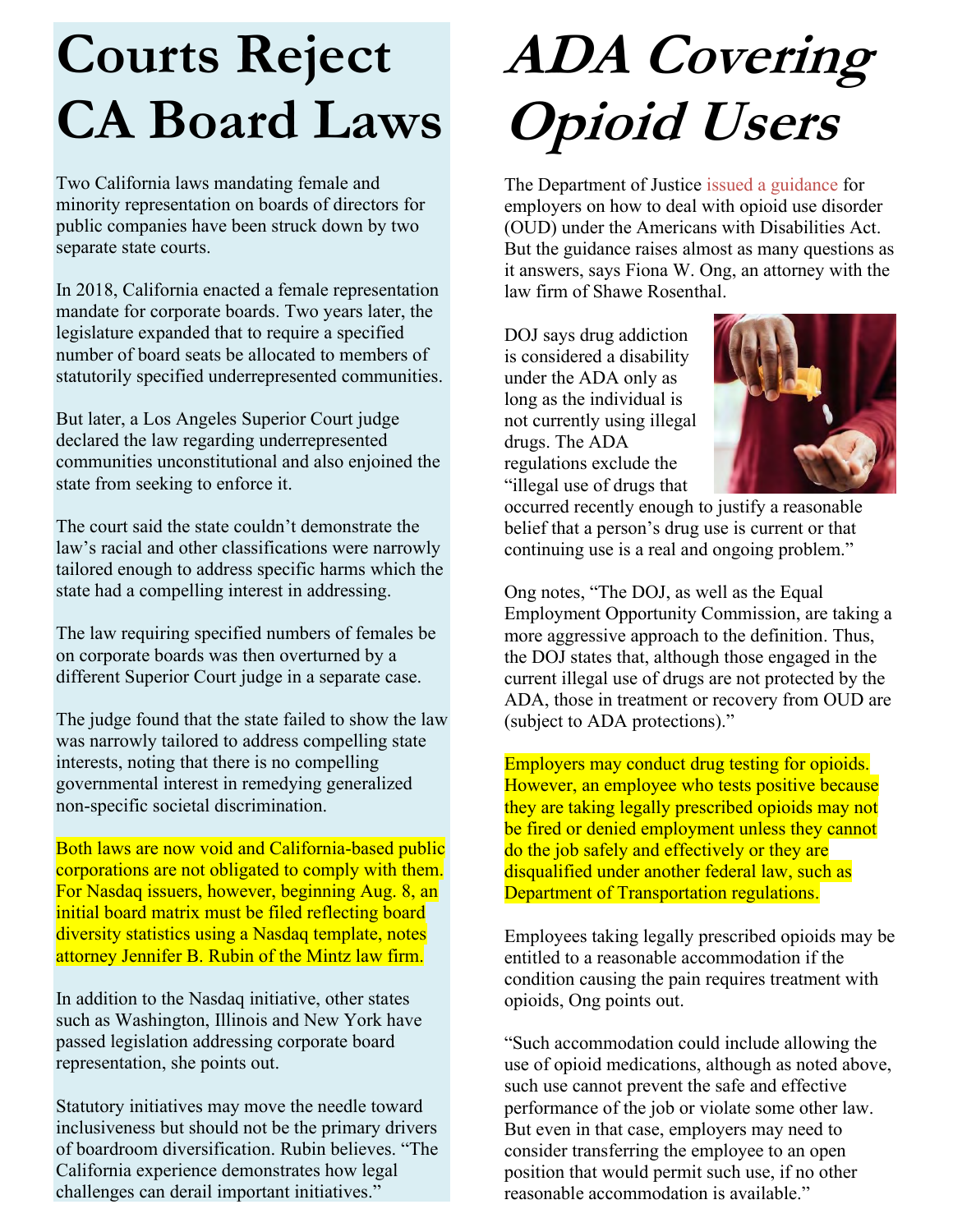### **FMCSA Extends HOS Deadline**

The Federal Motor Carrier Safety Administration extended relief from federal hours-of-service regulations for truckers hauling essential Covid 19 supplies to the end of this year.



FMCSA cited continuing public health concerns about the Covid pandemic and continuing supply chain issues. The most recent deadline for the exemption had been the end of May.

FMCSA said it is continuing the exemption, "because the presidentially declared emergency remains in place, persistent issues arising out of Covid 19 continue to affect the U.S. including impacts on supply chains, and nationwide reporting continues to demonstrate substantial ongoing use of the regulatory relief."

The extended declaration also was modified to include transportation of:

- Livestock and livestock feed.
- Medical supplies and equipment related to Covid testing, diagnosis and treatment.
- Vaccines, constituent products and medical supplies and equipment, including ancillary supplies/kits for administering vaccines.
- Supplies and equipment needed for community safety, sanitation and prevention, such as masks, gloves, hand sanitizer, soap and disinfectants;
- Food, paper products and groceries for emergency restocking of DCs or stores.
- Gasoline, diesel, diesel exhaust fluid (used to make diesel fuel) and jet fuel.

FMCSA amended the emergency declaration to address fuel needs arising from the emergency and to broaden the categories of fuel shipments covered. Many of the shipments have suffered from poor railroad service. "Currently the production and transport of these fuels is significantly impacted by the effects of the Covid 19 national emergency so no demonstration is required," the agency said.

### **NRF Forecasts Better Economy**

"Though many people fear an extreme cooling off of the economy, there is not an overwhelming amount of evidence to support such predictions," National Retail Federation Chief Economist Jack Kleinhenz declared on June 1. "In general, the data suggests that we remain in an ongoing expansion."

His observations follow [an earlier report](https://acwi.org/2022/06/01/retail-strong-but-for-how-long/) he and NRF issued also predicting that a strengthening of the economy will take place later this year.

The Federal Reserve faces "a tricky job" in addressing inflation but continuing growth in employment, wages and consumer spending make it unlikely the effort will backfire into a major setback for the economy, Kleinhenz asserted.

"With changes underway that focus on taming inflation without splintering the economy, the nation's economic system is in the process of being rebalanced in ways that are testing its resilience," he further explained.

The Fed increased interest rates by half a percentage point in May, following a quarter-point increase in March, and it is paring its holdings of Treasury bills, bonds, notes and other government securitie, all to tighten monetary policy and slow inflation.

The labor market is a key driver of consumer spending, and 428,000 jobs were added in April, topping the 400,000 for the 12th month in a row.

April retail sales reported by NRF – excluding automobile dealers, gasoline stations and restaurants – were up 0.9% seasonally adjusted from March and 6.4% year over year. On a three month moving average, sales were up 7.1% year over year.

Consumer spending is shifting from the pandemicera focus on goods toward services as people reengage in activities they had cut back on.

Data shows out-of-the-house "mobility" in retail and recreation was only 11% below its prepandemic trend as of mid-April and other measures such as the number of diners at restaurants, air traffic and hotel occupancy are close to 2019 rates.